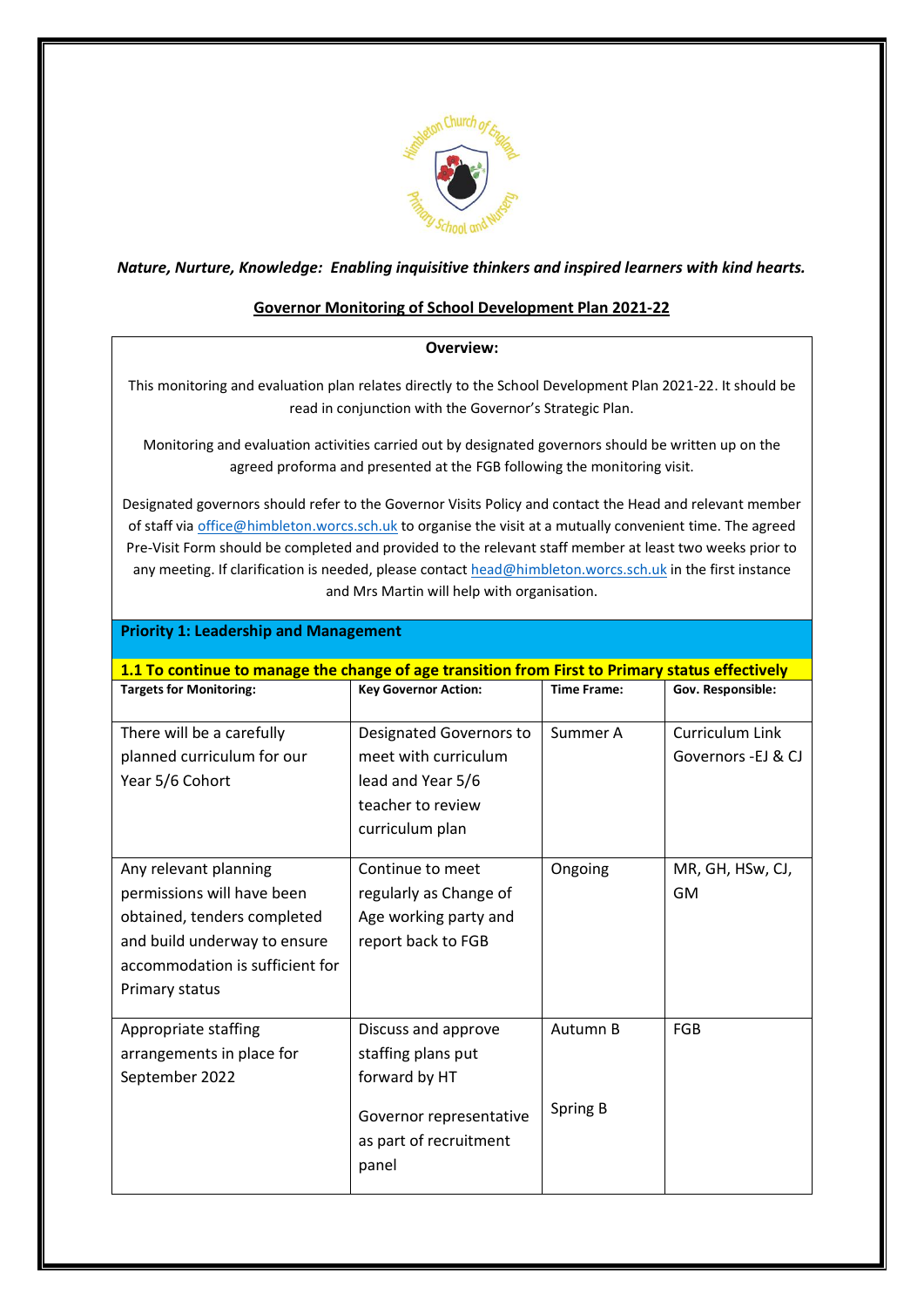| <b>Effectively market Primary</b><br>status and rest of the school<br>The school will be advertised in<br>target areas using leaflets,<br>banners, on social media and<br>on our website                                                       | Liaise with HT to ensure<br>banners and leaflets are<br>actioned social media<br>posts are actioned and<br>website is up to date | Ongoing            | GM & CJ                                                            |                                               |
|------------------------------------------------------------------------------------------------------------------------------------------------------------------------------------------------------------------------------------------------|----------------------------------------------------------------------------------------------------------------------------------|--------------------|--------------------------------------------------------------------|-----------------------------------------------|
| Numbers on roll will have<br>increased and there will be a<br>full cohort intake in YR for<br>September 2022                                                                                                                                   | HT to report to FGB on<br>numbers                                                                                                | Ongoing            | CJ & GH                                                            |                                               |
| 1.2 To further develop subject leadership capacity by ensuring subject leaders have a secure<br>understanding of standards in their subject and use this to continue to drive curriculum<br>developments and ensure positive outcomes for all. |                                                                                                                                  |                    |                                                                    |                                               |
| <b>Targets for Monitoring:</b>                                                                                                                                                                                                                 | <b>Key Governor Action:</b>                                                                                                      | <b>Time Frame:</b> | Gov. Responsible:                                                  |                                               |
| Subject leaders will have clear<br>'approach' documents, action<br>plans for next steps and impact                                                                                                                                             | Designated governors to<br>meet with subject<br>leaders to review                                                                | Spring A           | $Maths - MG$                                                       |                                               |
| logs<br>Subject leaders will have a<br>secure understanding of the<br>school's curriculum intent and<br>how their particular subject<br>contributes to this. '(OFSTED<br><i>identified improvement)</i>                                        | approach documents,<br>long term plans, action<br>plans, curriculum intent<br>statements and impact<br>logs                      |                    |                                                                    | English - GH<br>Science and<br>Computing - EJ |
| Subject leaders will have<br>carried out rigorous monitoring<br>activities in their subject                                                                                                                                                    |                                                                                                                                  |                    | RE/Collective<br>Worship/PSHE-<br><b>MR</b>                        |                                               |
|                                                                                                                                                                                                                                                |                                                                                                                                  |                    | Art&Design, Music<br>and PE - Helen<br>Swift<br>History, Geography |                                               |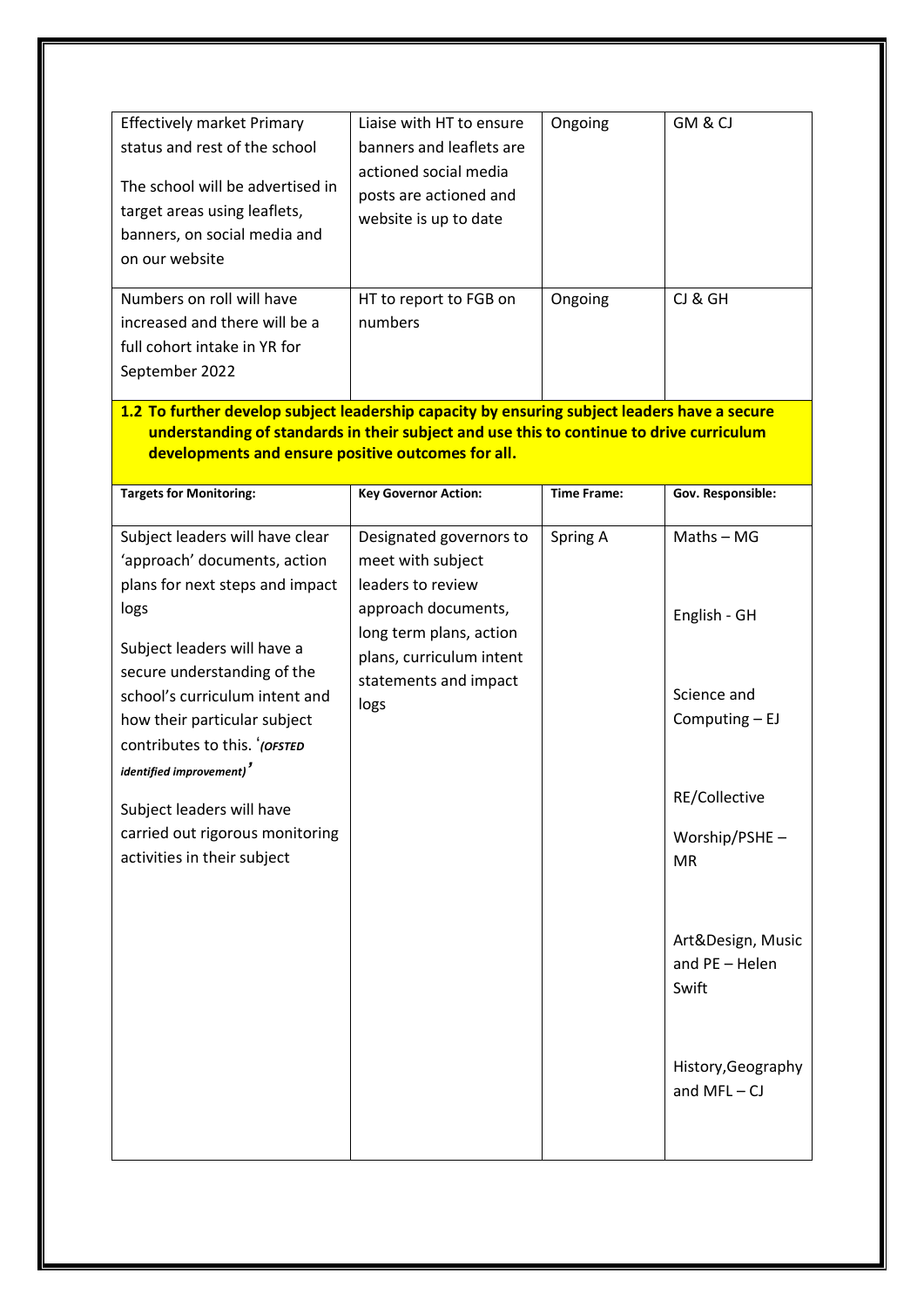|                                                                                                                            |                                                                                                                                                                   |          | Early Years - SP                                            |
|----------------------------------------------------------------------------------------------------------------------------|-------------------------------------------------------------------------------------------------------------------------------------------------------------------|----------|-------------------------------------------------------------|
| Subject leaders will have long<br>term plans in place, with a clear<br>progression of knowledge<br>(what) and skills (how) | Designated governors to<br>meet with subject<br>leaders to review<br>progression of skills and<br>knowledge in given<br>subject areas and impact<br>logs to date. | Spring B | Maths - MG<br>English - GH<br>Science and<br>Computing - EJ |
|                                                                                                                            |                                                                                                                                                                   |          | RE/Collective<br>Worship/PSHE-<br><b>MR</b>                 |
|                                                                                                                            |                                                                                                                                                                   |          | Art & Design,<br>Music and $PE -$<br><b>HSw</b>             |
|                                                                                                                            |                                                                                                                                                                   |          | History,<br>Geography and<br>$MFL - CJ$                     |
|                                                                                                                            |                                                                                                                                                                   |          | Early Years - SP                                            |
| Subject leaders will have a<br>secure understanding of<br>standards in their subject area                                  | Designated governors to<br>meet with subject<br>leaders to explore                                                                                                | Spring B | Maths - MG                                                  |
| and be able to identify areas of<br>strength and weakness                                                                  | standards in given<br>subject areas (subject<br>leader will share                                                                                                 |          | English - GH                                                |
|                                                                                                                            | overview and explain<br>process of evidence<br>gathering). Maths<br>Governor to pay                                                                               |          | Science and<br>Computing - EJ                               |
|                                                                                                                            | particular attention to<br>the level of challenge for<br>MAP '(OFSTED identified<br>improvement(4)) <sup>'</sup>                                                  |          | RE/Collective<br>Worship/PSHE -<br><b>MR</b>                |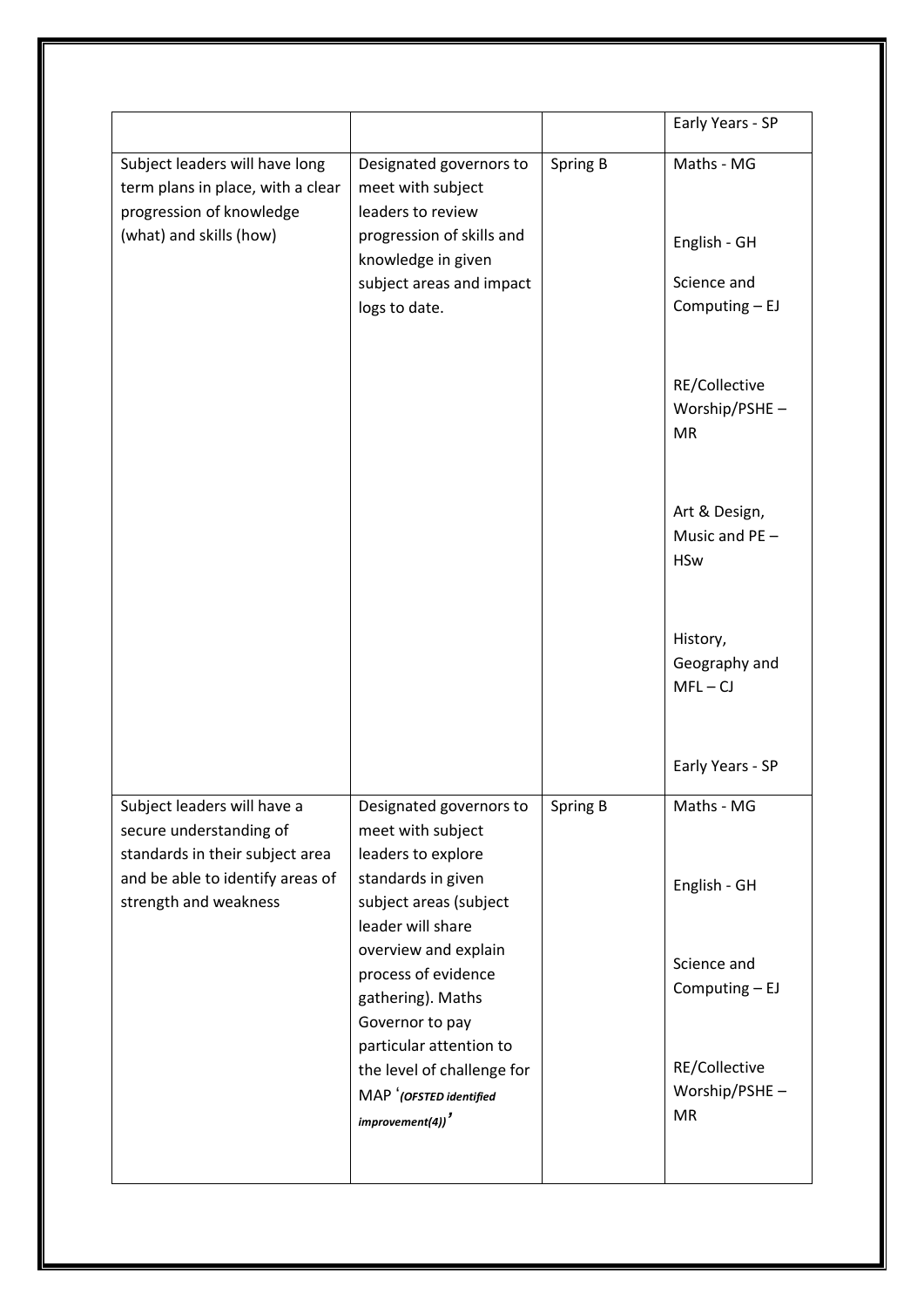|                                                                                                                           | English Governor to<br>particularly monitor<br>'tricky words' in KS2<br><sup>'</sup> (OFSTED identified<br>improvement(5))' |          | Art & Design,<br>Music and PE - HS<br>History,<br>Geography and<br>$MFL - CJ$<br>Early Years - SP |
|---------------------------------------------------------------------------------------------------------------------------|-----------------------------------------------------------------------------------------------------------------------------|----------|---------------------------------------------------------------------------------------------------|
| Pupil outcomes in statutory<br>assessments and subject<br>assessments will be at least in<br>line with national and local | Designated governors to<br>meet with subject<br>leaders to review<br>outcomes of action                                     | Summer B | Maths - MG<br>English - GH                                                                        |
|                                                                                                                           | plans, impact logs and<br>outcomes                                                                                          |          | Science and<br>Computing - EJ                                                                     |
|                                                                                                                           |                                                                                                                             |          | RE/CW/PSHE-<br><b>MR</b>                                                                          |
|                                                                                                                           |                                                                                                                             |          | Art & Design,<br>Music & PE - HSw                                                                 |
|                                                                                                                           |                                                                                                                             |          | History, Geography<br>&MFL-CJ                                                                     |
|                                                                                                                           |                                                                                                                             |          | Early Years - SP                                                                                  |

## **Priority 2: Quality of Education**

**2.1 To ensure that the post COVID-19 core curriculum is appropriately adapted to meet the needs of all children and enable progress, in each of the following areas:**

• **EYFS**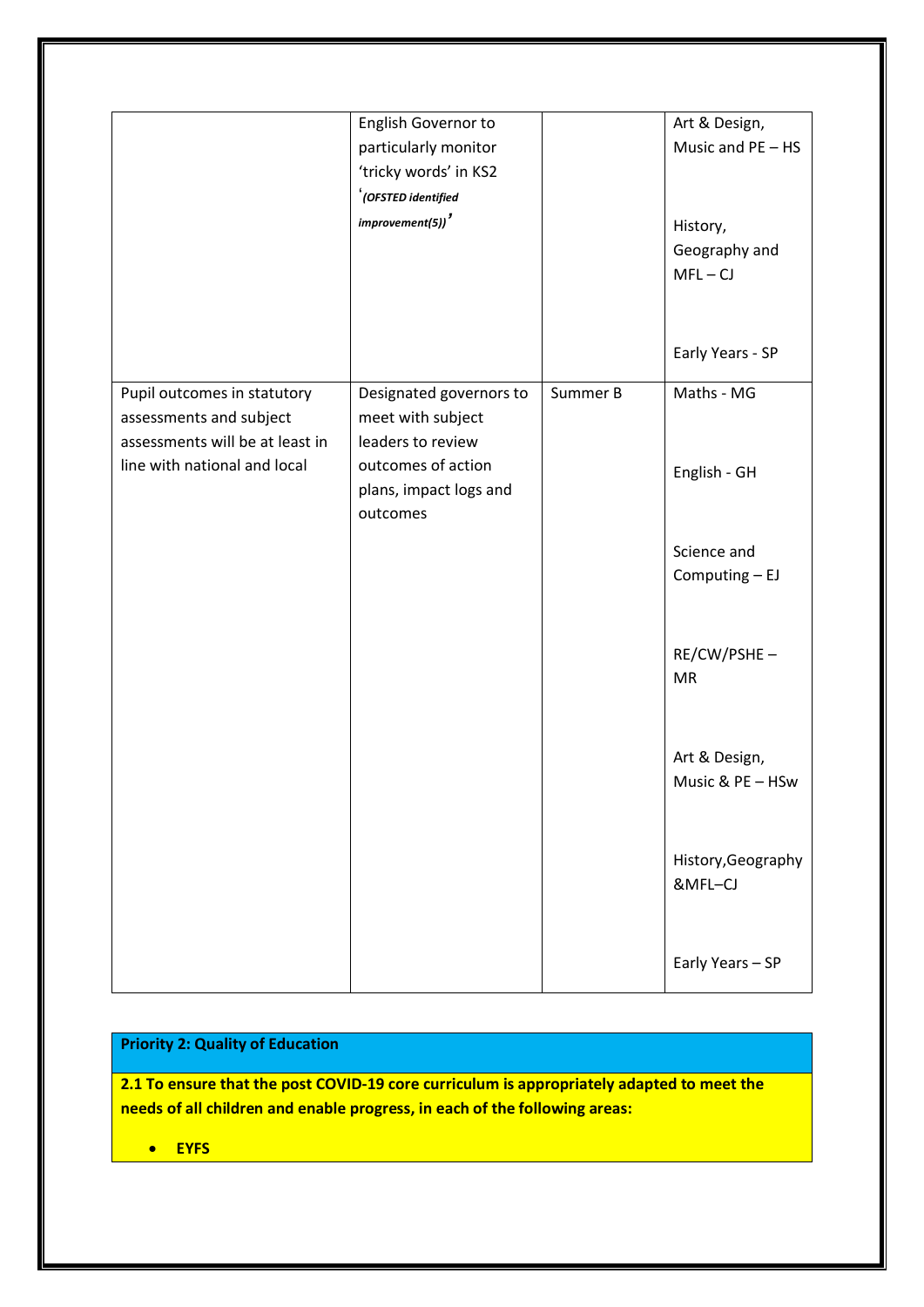- **KS1 (Yr2 = key focus due to low GLD for Reception 2021; Yr2 = key focus due to low writing progress in Yr1 2021)**
- **KS2 (Yr3 = key focus due to low attainment in Yr2 2021 in Maths and Writing; Yr5 = key focus due to low attainment in Yr4 2021 Reading and Writing)**

| <b>Targets for Monitoring:</b>                                                                                                                                                                                                                                                         | <b>Key Governor Action:</b>                                                                                                                        | <b>Time Frame:</b>       | Gov. Responsible:             |
|----------------------------------------------------------------------------------------------------------------------------------------------------------------------------------------------------------------------------------------------------------------------------------------|----------------------------------------------------------------------------------------------------------------------------------------------------|--------------------------|-------------------------------|
| The curriculum will have been<br>adapted to ensure identified<br>needs are being met using a<br>dynamic and flexible approach<br>and staff will have accessed<br>CPD to carry out adaptations<br>effectively                                                                           | Designated governor to<br>meet with HT to discuss<br>curriculum adaptation                                                                         | Autumn B                 | EJ & CJ                       |
| There will be an ongoing focus<br>on Quality First Teaching and<br>what that looks like at<br>Himbleton                                                                                                                                                                                | Designated governor to<br>meet with HT to discuss<br>curriculum adaptation<br>Nominated governors<br>to be part of ongoing<br><b>TASP</b> meetings | Spring B<br>Termly       | EJ & CJ<br><b>MR &amp; EJ</b> |
| <b>EYFS: The new EYFS</b><br>framework will be<br>implemented and practice will<br>be adapted appropriately.<br><b>Baseline information will</b><br>shape provision to ensure a<br>focus on personalised next<br>steps                                                                 | Designated governor to<br>meet with SW                                                                                                             | Spring A and<br>Summer A | SP                            |
| KS1: The provision will be<br>adapted to meet need; this<br>will include changes to the<br>environment, changes to<br>planning (shorter sessions in<br>smaller groups); shorter<br>writing sequences focusing on<br>stepped skill development<br>with opportunities for<br>application | Designated governor to<br>meet with GB and DP                                                                                                      | Spring A and<br>Summer A | GH                            |
| KS2: Yr3 - Maths and Writing:<br>Maths curriculum to be<br>adapted to focus on identified<br>gaps; writing curriculum to be                                                                                                                                                            | Designated governors<br>to meet with Maths<br>lead (SH); English lead                                                                              | Spring B                 | MG & GH                       |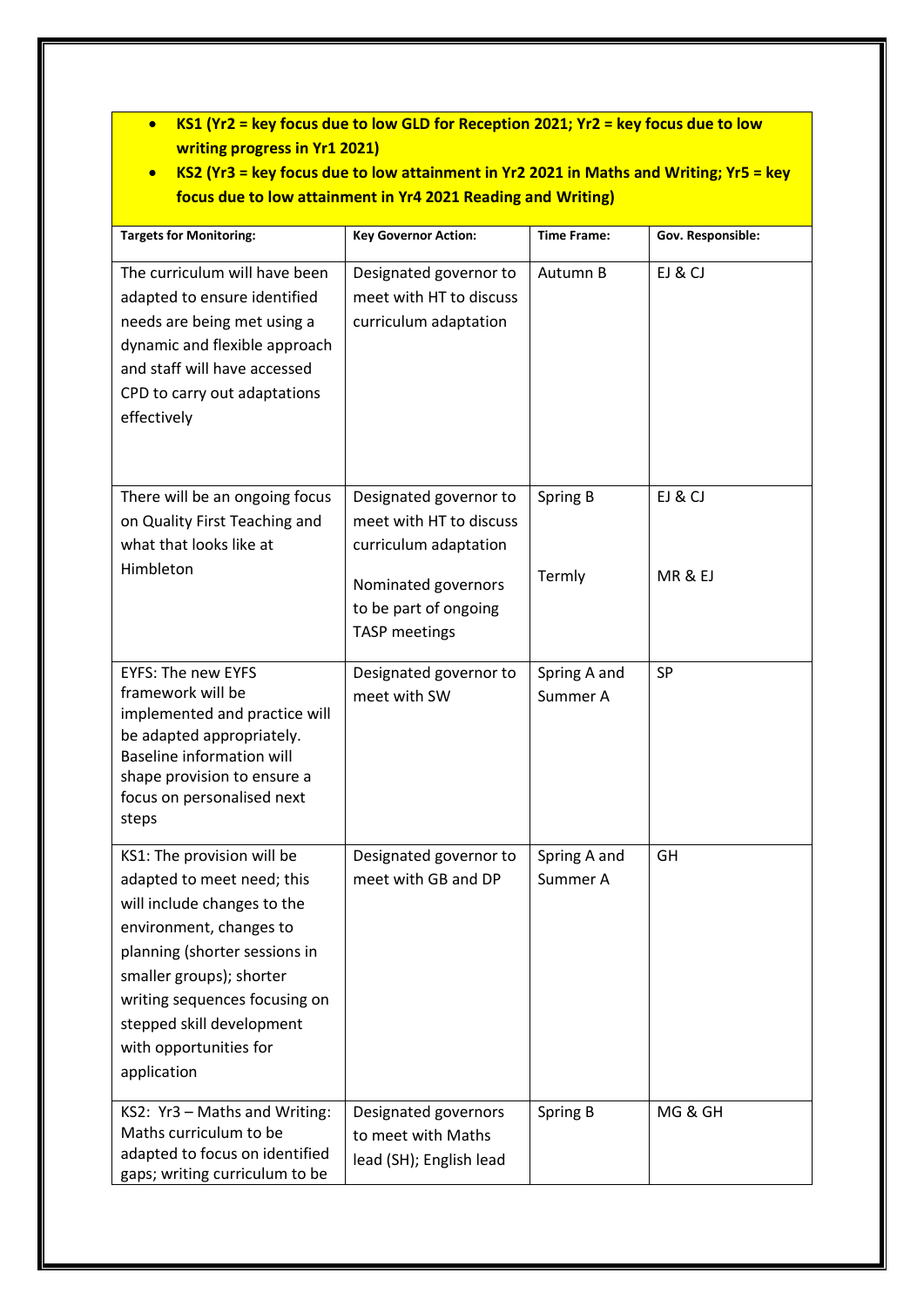| adapted to ensure key skills<br>are revisited and opportunities<br>for writing at length are<br>ensured<br>Yr5 - Reading and Writing:<br>Writing curriculum to be<br>adapted to ensure key skills<br>are revisited and opportunities<br>for writing at length are<br>ensured; reading curriculum to<br>promote inference and<br>deduction and wording of<br>answers in test scenarios | (GM) and Y5 teacher<br>(SA)                                                              |          |    |
|---------------------------------------------------------------------------------------------------------------------------------------------------------------------------------------------------------------------------------------------------------------------------------------------------------------------------------------------------------------------------------------|------------------------------------------------------------------------------------------|----------|----|
| Pupil outcomes in statutory<br>assessment areas at the end of<br>2021-22 will be at least in line<br>with national and local                                                                                                                                                                                                                                                          | Designated governor to<br>ensure this information<br>is presented by HT at<br>Summer FGB | Summer B | CJ |

# **2.2 To further develop foundation subject curriculum provision, with a focus in Science, Art and DT (linked to 2.1)**

| <b>Targets for Monitoring:</b>     | <b>Key Governor Action:</b> | <b>Time Frame:</b> | Gov. Responsible:               |
|------------------------------------|-----------------------------|--------------------|---------------------------------|
| All subject leaders will have      | <b>Designated Governors</b> | Summer A           | Science and                     |
| carried out monitoring             | to meet with                |                    | Computing $- EJ$                |
| activities, identified next steps, | foundation subject          |                    |                                 |
| agreed an assessment method        | leaders to monitor          |                    |                                 |
| and led CPD for staff on their     | consistency of              |                    | $RE/CW/PSHE-MR$                 |
| area                               | approach, progression       |                    |                                 |
|                                    | and expectations            |                    |                                 |
|                                    |                             |                    |                                 |
|                                    |                             |                    | Art & Design, Music<br>& PE-HSw |
|                                    |                             |                    |                                 |
|                                    |                             |                    |                                 |
|                                    |                             |                    |                                 |
|                                    |                             |                    | History, Geography              |
|                                    |                             |                    | & MFL-CJ                        |
|                                    |                             |                    |                                 |
|                                    |                             |                    |                                 |
|                                    |                             |                    |                                 |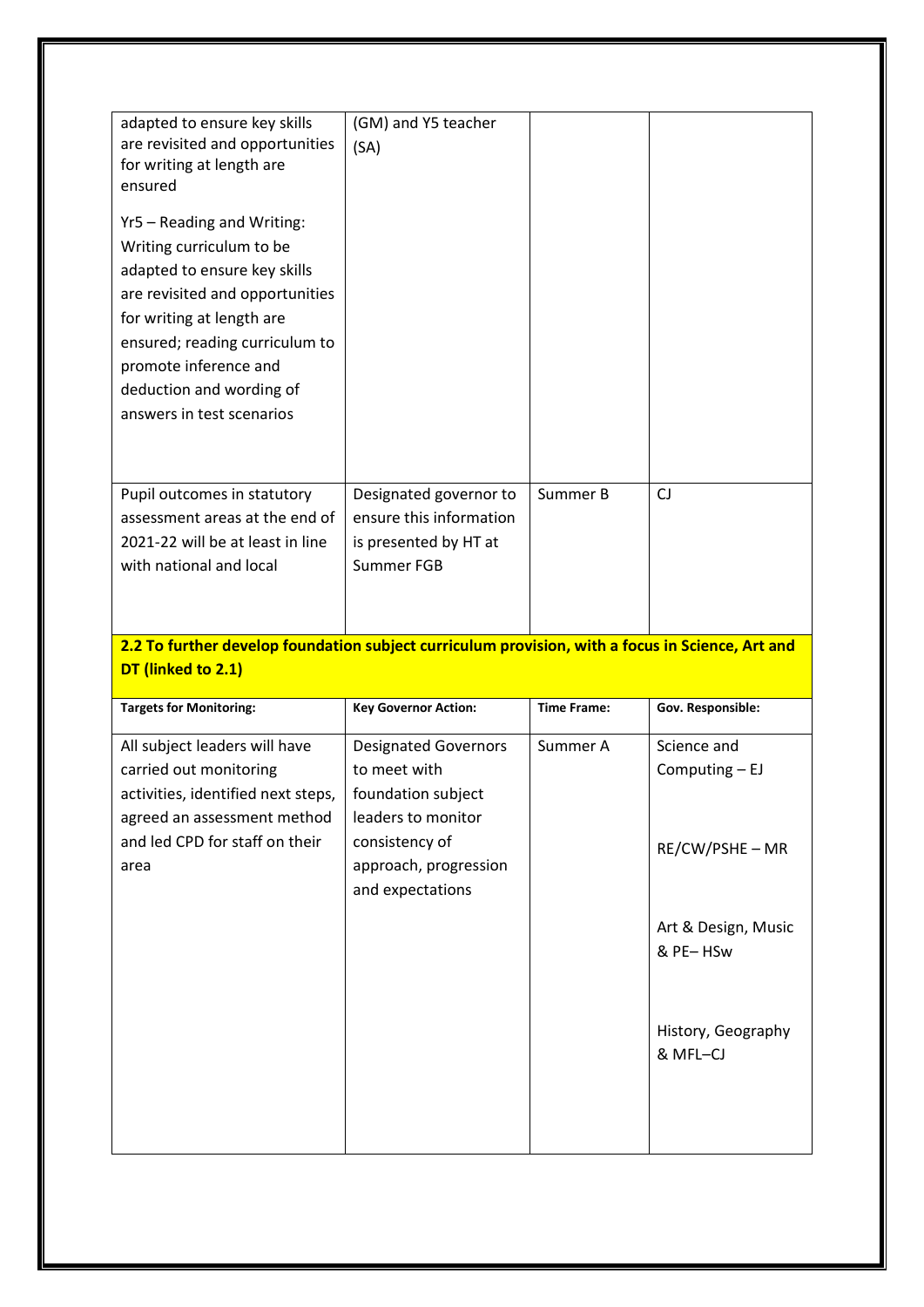**2.3 To fully embed pedagogical approaches in English and Maths to ensure high quality provision.** 

| <b>Targets for Monitoring:</b>                                                                                                                                         | <b>Key Governor Action:</b>                                                                                                      | Time Frame: | Gov.<br>Responsible:         |
|------------------------------------------------------------------------------------------------------------------------------------------------------------------------|----------------------------------------------------------------------------------------------------------------------------------|-------------|------------------------------|
| Quality in provision across the<br>school in English and Maths will<br>be high with the impact of this<br>evident in pupil outcomes<br>including progress in books and | Designated Governors to<br>meet with English and<br>Maths leads to monitor<br>impact of fully embedded<br>pedagogical approaches | Summer A    | $English - GH$<br>Maths - MG |
| assessments                                                                                                                                                            |                                                                                                                                  |             |                              |

| <b>Priority 3: Behaviour and Attitudes</b>                                                                                                                                                                                                                                                                                                       |                                                                                                       |                    |                                                                         |
|--------------------------------------------------------------------------------------------------------------------------------------------------------------------------------------------------------------------------------------------------------------------------------------------------------------------------------------------------|-------------------------------------------------------------------------------------------------------|--------------------|-------------------------------------------------------------------------|
| 3.1 To continue to improve attendance (Ofsted 2020 identified action)                                                                                                                                                                                                                                                                            |                                                                                                       |                    |                                                                         |
| <b>Targets for Monitoring:</b>                                                                                                                                                                                                                                                                                                                   | <b>Key Governor Action:</b>                                                                           | <b>Time Frame:</b> | Gov.<br><b>Responsible:</b>                                             |
| The school will keep attendance<br>as a high priority with families<br>and it will be monitored closely,<br>noting particular links to those<br>pupils with poor attendance who<br>are also PP/SEN/Vulnerable<br>children<br>-Positive attendance will be<br>rewarded, poor attendance will<br>be addressed with parents and<br>support provided | Designated governor to<br>meet with HT to ensure<br>success criteria is met                           | Ongoing            | Attendance<br>Governor -<br><b>HSw</b><br>Safeguarding<br>Governor - CJ |
| <b>Priority 4: Personal Development, Behaviour and Welfare</b>                                                                                                                                                                                                                                                                                   |                                                                                                       |                    |                                                                         |
| 4.1 To further develop a mental health and wellbeing whole school strategy.                                                                                                                                                                                                                                                                      |                                                                                                       |                    |                                                                         |
| <b>Targets for Monitoring:</b>                                                                                                                                                                                                                                                                                                                   | <b>Key Governor Action:</b>                                                                           | <b>Time Frame:</b> | Gov.<br>Responsible:                                                    |
| A whole school tiered strategy to<br>support mental health and<br>wellbeing will have been                                                                                                                                                                                                                                                       | Designated Governor to<br>meet with Designated<br>Mental Health Lead to<br>create a clear action plan | Spring A           | <b>CJ</b>                                                               |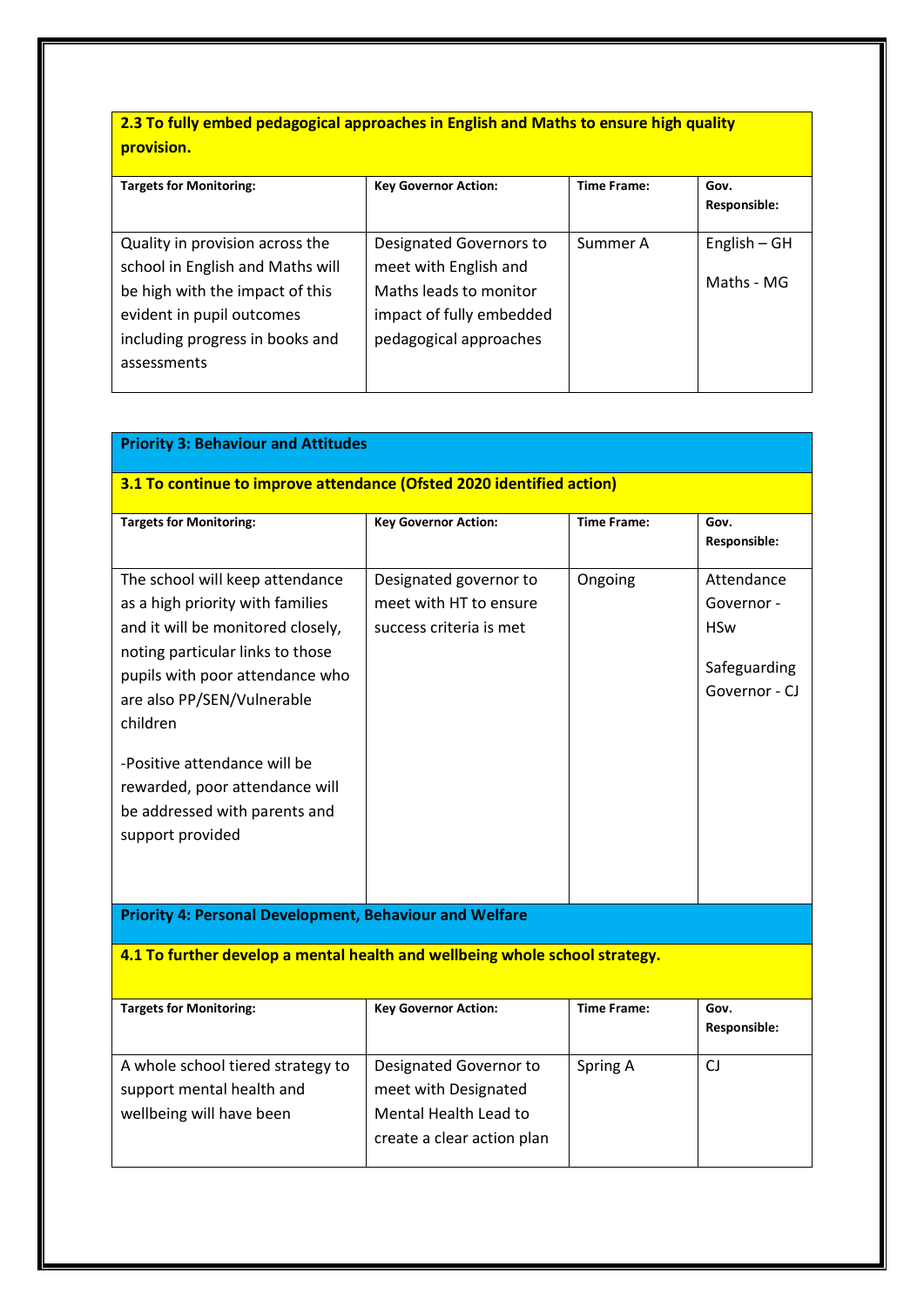| developed and shared with      | Designated governor to     | Summer A | CJ |
|--------------------------------|----------------------------|----------|----|
| stakeholders                   | observe Designated         |          |    |
|                                | Mental Health Lead         |          |    |
|                                | carrying out pupil         |          |    |
| CPD will have been accessed by | discussion relating to     |          |    |
| the mental health lead         | mental health and          |          |    |
|                                | wellbeing                  |          |    |
|                                |                            |          |    |
|                                | Review pupil and staff     | Summer A | CJ |
|                                | survey to identify key     |          |    |
|                                | areas for focus (baseline) |          |    |
|                                |                            |          |    |

**4.2 To embed the Christian narrative that underpins the school's unique vision**

| <b>Targets for Monitoring:</b> | <b>Key Governor Action:</b> | <b>Time Frame:</b> | Gov.<br>Responsible: |
|--------------------------------|-----------------------------|--------------------|----------------------|
| Children, staff, parents and   | -Meet with Designated       | Summer B           | <b>MR</b>            |
| Governors will have a secure   | Lead (SH) to discuss        |                    |                      |
| understanding of the school's  | implementation and          |                    |                      |
| motto, vision and theological  | impact                      |                    |                      |
| narrative and values           |                             |                    |                      |
|                                | -Review pupil and parent    |                    |                      |
|                                | questionnaires for impact   |                    |                      |

| <b>STATUTORY OBLIGATIONS:</b> |                             |                                                                                          |
|-------------------------------|-----------------------------|------------------------------------------------------------------------------------------|
|                               |                             |                                                                                          |
| Role:                         | <b>Designated Governor:</b> | <b>Responsibilities:</b>                                                                 |
| Safeguarding                  | CJ                          | Meet at least termly with DSL<br>to review procedures and<br>updates.                    |
| <b>SEND</b>                   | <b>SP</b>                   | Meet at least termly with HT<br>and SENDCo to discuss<br>provision.                      |
| <b>Pupil Premium</b>          | GH                          | Meet at least termly with HT to<br>discuss provision and evaluate<br>impact of PP spend. |